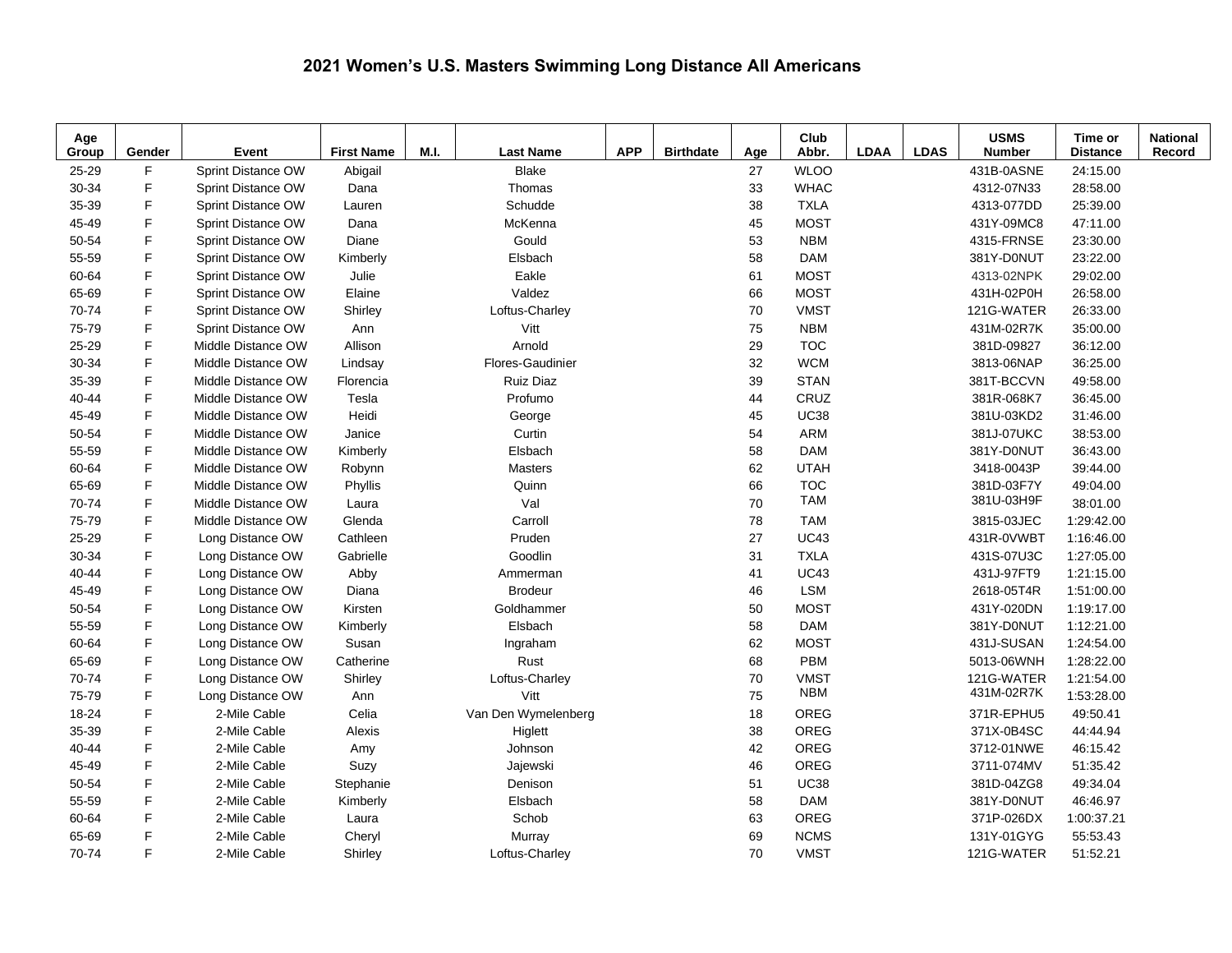## **2021 Women's U.S. Masters Swimming Long Distance All Americans**

| Age   |              |                         |                   |      |                  |            |                  |          | Club                       |             |             | <b>USMS</b>              | Time or         | <b>National</b> |
|-------|--------------|-------------------------|-------------------|------|------------------|------------|------------------|----------|----------------------------|-------------|-------------|--------------------------|-----------------|-----------------|
| Group | Gender<br>F  | Event<br>1-Hour ePostal | <b>First Name</b> | M.I. | <b>Last Name</b> | <b>APP</b> | <b>Birthdate</b> | Age      | Abbr.                      | <b>LDAA</b> | <b>LDAS</b> | <b>Number</b>            | <b>Distance</b> | Record          |
| 18-24 | $\mathsf F$  |                         | Julia             |      | Green            |            |                  | 23       | IM<br>CRUZ                 |             |             | 211Z-JCG98               | 4,180           |                 |
| 25-29 | F            | 1-Hour ePostal          | Sarah             |      | Kletzer          |            |                  | 29       |                            |             |             | 3811-08BNA               | 4,455           |                 |
| 30-34 | F            | 1-Hour ePostal          | Rachel            |      | Reynolds         |            |                  | 30       | <b>NEM</b>                 |             |             | 021K-09NDS               | 4,750           |                 |
| 35-39 | $\mathsf F$  | 1-Hour ePostal          | Sarah             |      | Sutton           |            |                  | 38       | <b>NEM</b>                 |             |             | 021M-XYEC6               | 4,750           |                 |
| 40-44 | F            | 1-Hour ePostal          | Valerie           |      | Valle            |            |                  | 44       | <b>SPM</b>                 |             |             | 141P-02ER1               | 4,820           |                 |
| 40-44 |              | 1-Hour ePostal          | Tesla             |      | Profumo          |            |                  | 44       | CRUZ                       |             |             | 381R-068K7               | 4,820           |                 |
| 45-49 | F<br>F       | 1-Hour ePostal          | Stacey            |      | <b>Bruce</b>     |            |                  | 47       | <b>PALM</b>                |             |             | 551K-01HAD               | 4,965           |                 |
| 50-54 |              | 1-Hour ePostal          | Anne              |      | Cappola          |            |                  | 52       | 1776                       |             |             | 081M-022E0               | 4,695           |                 |
| 55-59 | F            | 1-Hour ePostal          | Laurie            |      | Hug              |            |                  | 56       | 1776                       |             |             | 081Z-0226X               | 4,820           |                 |
| 60-64 | F            | 1-Hour ePostal          | Suzanne           |      | Heim-Bowen       |            |                  | 63       | <b>WCM</b><br><b>SHARK</b> |             |             | 381X-03F3T               | 4,880           |                 |
| 65-69 | F            | 1-Hour ePostal          | Karen             |      | Einsidler        |            |                  | 65<br>71 | PBM                        |             |             | 141X-01S73<br>501X-02XHG | 4,645           |                 |
| 70-74 | F            | 1-Hour ePostal          | Fran              |      | Hare             |            |                  |          |                            |             |             |                          | 4,070           |                 |
| 75-79 | F            | 1-Hour ePostal          | <b>Beverly</b>    |      | Montrella        |            |                  | 75       | <b>MVN</b>                 |             |             | 3323-048YV               | 3,710           | Y               |
| 80-84 | F            | 1-Hour ePostal          | Joann             |      | Leilich          |            |                  | 82       | <b>WMST</b>                |             |             | 251D-03662               | 3,120           |                 |
| 85-89 | $\mathsf{F}$ | 1-Hour ePostal          | Eulah             |      | Varty            |            |                  | 87       | <b>MMAC</b>                |             |             | 481M-094R2               | 2,460           |                 |
| 95-99 | F            | 1-Hour ePostal          | Charlotte         |      | Sanddal          |            |                  | 99       | <b>BSMT</b>                |             |             | 311F-01JR1               | 1,320           |                 |
| 18-24 | F            | 5K ePostal              | Katherine         |      | Reed             |            |                  | 22       | <b>MMSW</b>                |             |             | 381G-0BAEC               | 1:17:50.09      |                 |
| 30-34 | F            | 5K ePostal              | Lindsay           |      | Flores-Gaudinier |            |                  | 32       | <b>WCM</b>                 |             |             | 3813-06NAP               | 1:08:57.12      |                 |
| 35-39 | F            | 5K ePostal              | Alexis            |      | Higlett          |            |                  | 38       | OREG                       |             |             | 371X-0B4SC               | 1:12:01.17      |                 |
| 40-44 | F            | 5K ePostal              | Anna              |      | Hern             |            |                  | 41       | <b>UC48</b>                |             |             | 4814-MCYEG               | 1:26:32.07      |                 |
| 45-49 | F            | 5K ePostal              | Stephanie         |      | Henry            |            |                  | 47       | IM                         |             |             | 2114-09R25               | 1:17:35.61      |                 |
| 50-54 | F            | 5K ePostal              | Alison            |      | Hayden           |            |                  | 50       | <b>SPM</b>                 |             |             | 141G-045GD               | 1:08:33.49      |                 |
| 55-59 | F            | 5K ePostal              | Laurie            |      | Hug              |            |                  | 56       | 1776                       |             |             | 081Z-0226X               | 1:12:01.07      |                 |
| 60-64 | E            | 5K ePostal              | <b>Betsy</b>      |      | Hanson           |            |                  | 60       | OREG                       |             |             | 371C-03D7C               | 1:24:10.09      |                 |
| 65-69 | $\mathsf F$  | 5K ePostal              | Karen             |      | Einsidler        |            |                  | 65       | <b>SHARK</b>               |             |             | 141X-01S73               | 1:13:57.87      | Υ               |
| 70-74 | F            | 5K ePostal              | Shirley           |      | Loftus-Charley   |            |                  | 70       | <b>VMST</b>                |             |             | 121G-WATER               | 1.18.53.22      | Y               |
| 30-34 | F            | 10K ePostal             | Lindsay           |      | Flores-Gaudinier |            |                  | 32       | <b>WCM</b>                 |             |             | 3813-06NAP               | 2:22:56.91      |                 |
| 35-39 | F            | 10K ePostal             | Amy               |      | Rust             |            |                  | 36       | <b>NICK</b>                |             |             | 041T-05E8E               | 2:30:06.99      |                 |
| 40-44 | F            | 10K ePostal             | Anna              |      | Hern             |            |                  | 41       | <b>UC48</b>                |             |             | 4814-MCYEG               | 2:55:58.03      |                 |
| 45-49 | F            | 10K ePostal             | Stephanie         |      | Henry            |            |                  | 47       | IM                         |             |             | 2114-09R25               | 2:36:07.96      |                 |
| 50-54 | F            | 10K ePostal             | Alison            |      | Zamanian         |            |                  | 51       | <b>WCM</b>                 |             |             | 3811-03FP1               | 2:17:50.72      |                 |
| 55-59 | $\mathsf F$  | 10K ePostal             | Kimberly          |      | Elsbach          |            |                  | 58       | <b>DAM</b>                 |             |             | 381Y-D0NUT               | 2:30:56.79      |                 |
| 60-64 | F            | 10K ePostal             | Suzanne           |      | Heim-Bowen       |            |                  | 63       | <b>WCM</b>                 |             |             | 381X-03F3T               | 2:25:56.09      |                 |
| 65-69 | E            | 10K ePostal             | Karen             |      | Einsidler        |            |                  | 65       | <b>SHARK</b>               |             |             | 141X-01S73               | 2:29:44.42      | Υ               |
| 70-74 | F            | 10K ePostal             | Shirley           |      | Loftus-Charley   |            |                  | 70       | <b>VMST</b>                |             |             | 121G-WATER               | 2:42:45.93      | Y               |
| 25-29 | F            | 3000 ePostal            | Dani              |      | Gigliotti        |            |                  | 28       | CMS                        |             |             | 321X-AH19Z               | 54:54.01        |                 |
| 30-34 | F            | 3000 ePostal            | Rachel            |      | Reynolds         |            |                  | 30       | <b>NEM</b>                 |             |             | 021K-09NDS               | 38:27.15        |                 |
| 35-39 | F            | 3000 ePostal            | Alexis            |      | Higlett          |            |                  | 38       | OREG                       |             |             | 371X-0B4SC               | 35:16.97        |                 |
| 40-44 | F            | 3000 ePostal            | Helene            |      | Nehrebecki       |            |                  | 41       | <b>DAM</b>                 |             |             | 381R-06JFA               | 41:06.00        |                 |
| 45-49 | F            | 3000 ePostal            | Stephanie         |      | Henry            |            |                  | 47       | IM                         |             |             | 2114-09R25               | 39:53.59        |                 |
| 50-54 | F            | 3000 ePostal            | Alison            |      | Hayden           |            |                  | 50       | <b>SPM</b>                 |             |             | 141G-045GD               | 36:01.46        |                 |
| 55-59 | F            | 3000 ePostal            | Charlotte         |      | <b>Brynn</b>     |            |                  | 55       | <b>NEM</b>                 |             |             | 021F-034BA               | 39:29.24        |                 |